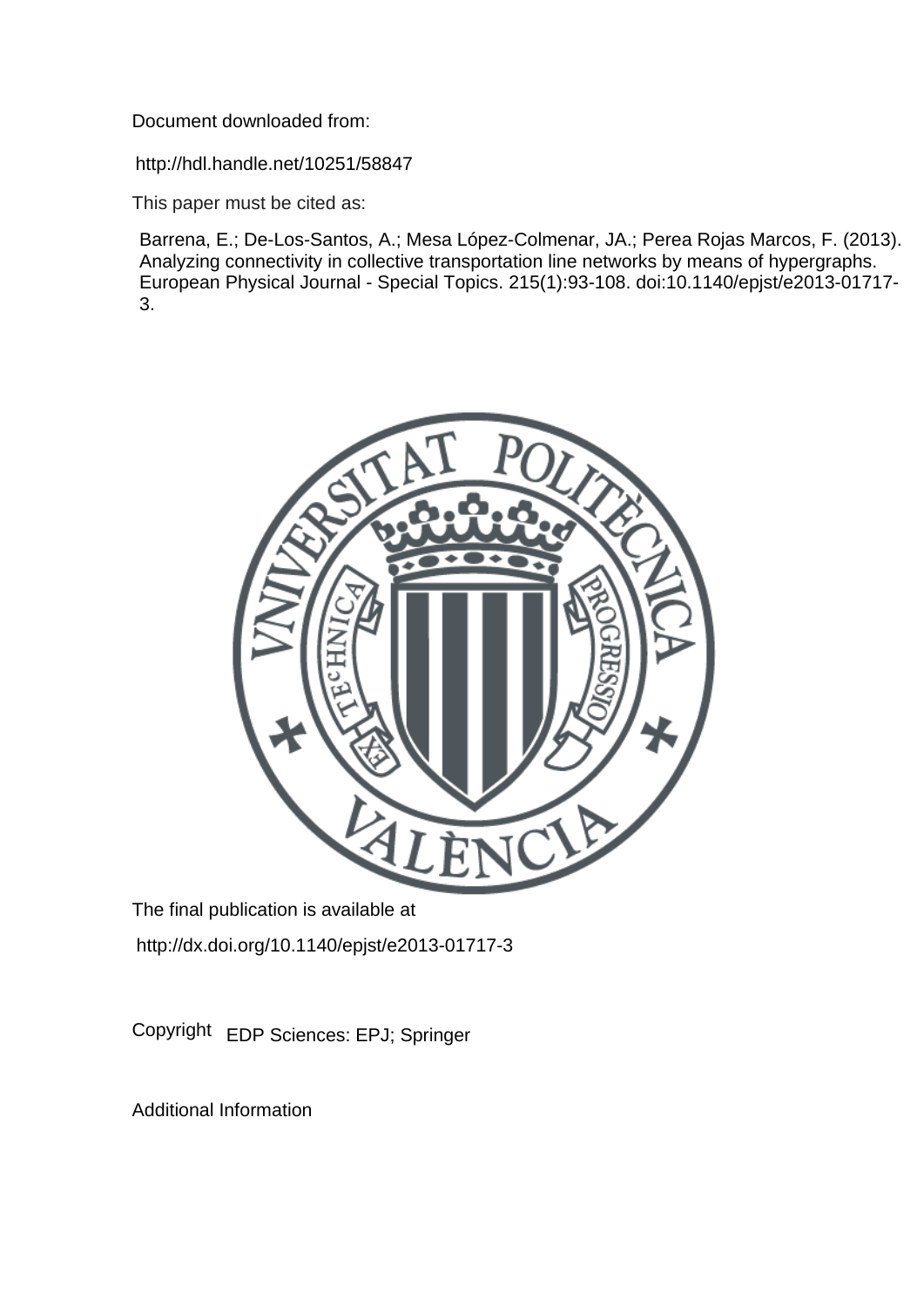# Analyzing Connectivity in Collective Transportation Line Networks by means of Hypergraphs

Eva Barrena<sup>1,a</sup>, Alicia De-Los-Santos<sup>1,b</sup>, Juan Antonio Mesa<sup>1,c</sup>, and Federico Perea<sup>2</sup>,<sup>d</sup>

<sup>1</sup> Departamento de Matemática Aplicada II. Universidad de Sevilla (Spain).

 $^{\rm 2}$  Departamento de Estadística e Investigación Operativa Aplicadas y Calidad. Universitat Politècnica de València (Spain)

> Abstract. In this paper we will show how hypergraphs and some measures related to them can help in extracting information about Collective Transportation Line Networks. We will also prove that these measures satisfy certain properties that validate their use to compare the connectivity of different networks.

# 1 Introduction

Collective Transportation Line Networks (CTLN) have been classified as complex systems. In order to understand the organization and functioning of these systems, in the last two decades graph theory representation has been applied and several coefficients and measures have been introduced. Some of the features studied to characterize networks representing complex systems are the average path length and the clustering coefficient (see [\[1\]](#page-13-0)). These two measures were modified by Latora and Marchiori [\[2\]](#page-13-1) in order to fit them to transportation networks. Thus, in the last paper, the local and global efficiency were adapted so that they could be applied to transportation networks, instead of the average path length and clustering coefficient, respectively. In particular, these concepts have been applied to the Boston subway [\[3\]](#page-13-2). The related concept of vulnerability has been applied (see [\[4\]](#page-13-3)) to other subway networks along the world. More recently, indexes to evaluate the robustness of a railway network against interruptions in the normal functioning of its links (both accidental interruptions and intentional attacks) have been introduced in [\[5\]](#page-13-4).

CTLN planning contains several intertwined problems: network design, line planning, timetabling, resource scheduling, etc., with several agents (public organizations, private companies, users) involved. Three layers can be distinguished from the network perspective: the infrastructure network, the line network, and the passenger system. In this work, we are concerned with the line network level, where one is usually interested in analyzing the connectivity of its lines, i.e., how easy/hard it is to

<sup>&</sup>lt;sup>a</sup> e-mail: ebarrena@us.es

 $^{\rm b}$  e-mail: aliciasantos@us.es

<sup>&</sup>lt;sup>c</sup> e-mail: jmesa@us.es

d e-mail: perea@eio.upv.es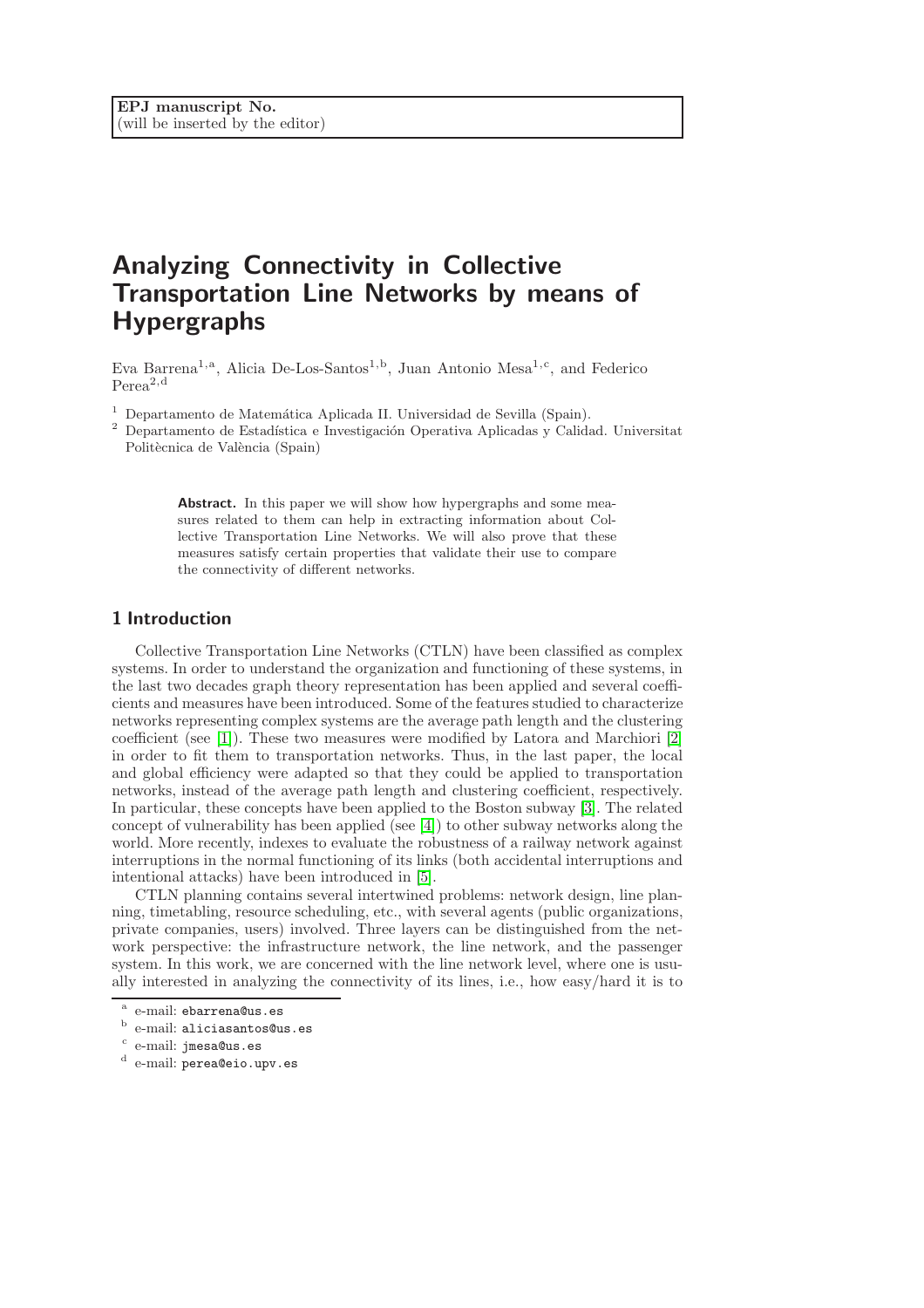### 2 Will be inserted by the editor

transfer from one line to another. CTLN riders are reluctant to transferring from one line to another because of inconvenience and extra travel time. It can be noted that, in urban CTLN, the proportion of users who transfer twice is very low and nearly nobody transfers three times, in these cases they prefer to use a different mode of transportation.

Since graphs are not enough to study the transfer system, in order to analyze the connectivity of CTLN, in Section [2](#page-2-0) we represent them as hypergraphs and their corresponding linear graphs. Some related measures will be presented and analyzed in Section [3.](#page-3-0) For the sake of readability, all technical proofs have been omitted here and are presented in the technical report [\[6\]](#page-13-5) instead. Four metro systems have been chosen for comparing the values of these measures in Section [4.](#page-10-0)

# <span id="page-2-0"></span>2 Representation of line networks by means of hypergraphs and their associated linear graphs

In this paper we are interested in analyzing the functioning of a collective transportation line network (CTLN) with respect to the number of transfers. For this purpose, several graph representations are used. We will represent a collective transportation line network G by its set of lines, that is,  $G = \{L_1, ..., L_\ell\}$ , where  $L_i = \{s_1^i, ..., s_{k_i}^i\}$ are the *i*-th line and its set of stations, so that  $s_j^i$  and  $s_{j+1}^i$  are directly linked, for all  $i = 1, ..., \ell, j = 1, ..., k_i - 1$ . If  $s_{k_i}^i$  and  $s_1^i$  are also linked,  $L_i$  is a circular line. In the upper graph of Figure [1](#page-14-0) we show an example of a collective transportation line network.

Let us define three different structures associated to the CTLN: the transit hypergraph and its associated linear graph and multigraph. A collective transportation line network can be represented by a hypergraph (see [\[7,](#page-13-6) [8\]](#page-13-7)) as follows.

**Definition 1** Let  $G = \{L_1, \ldots, L_\ell\}$  be a CTLN. We define  $\mathbb{H} = (V(\mathbb{H}), E(\mathbb{H}))$  as its associated hypergraph, where the node set  $V(\mathbb{H}) = \{s_1, \ldots, s_k\}$  is formed by the stations of G and the hyperedge set  $E(\mathbb{H}) = \{L_1, \ldots, L_\ell\}$  consists of the network lines so that each hyperedge  $L_i$  consists of a subset of  $V(\mathbb{H})$ : the stations/stops where  $L_i$ stops. From now on, we call this hypergraph a transit hypergraph.

Note that elements in  $E(\mathbb{H})$  do not need to be pairs of elements of  $V(\mathbb{H})$ , as opposed to standard graphs.

Figure [1](#page-14-0) bottom left graph shows the transit hypergraph of the Vienna metro network where, for the sake of readability, only transfer stations  $(T_i)$  have been depicted. On every hyperedge, the number of stations constituting the corresponding metro line is indicated. It is interesting to note how the graphical representation of a relatively complex network can be highly simplified by means of its corresponding hypergraph. In the following,  $H$  refers to a general hypergraph and  $H$  to the transit hypergraph.

The following definition introduces the second network structure we are to study: the concept of linear graph (see [\[7,](#page-13-6) [8\]](#page-13-7)) associated with the transit hypergraph.

**Definition 2** Let  $G = \{L_1, \ldots, L_\ell\}$  be a CTLN, and let  $H$  be its associated hypergraph. The linear graph of  $\mathbb H$  is denoted by  $\mathcal L(\mathbb H)=(V(\mathcal L(\mathbb H)), E(\mathcal L(\mathbb H)))$ , where:

- $-V(\mathcal{L}(\mathbb{H})) = \{L_1, \ldots, L_{\ell}\}\$  representing the network lines (hyperedges of  $\mathbb{H}$ ).
- $E(\mathcal{L}(\mathbb{H}))$  is the set of transfer edges connecting lines with intersections between them. These transfer edges are denoted by  $e_{ij}$ .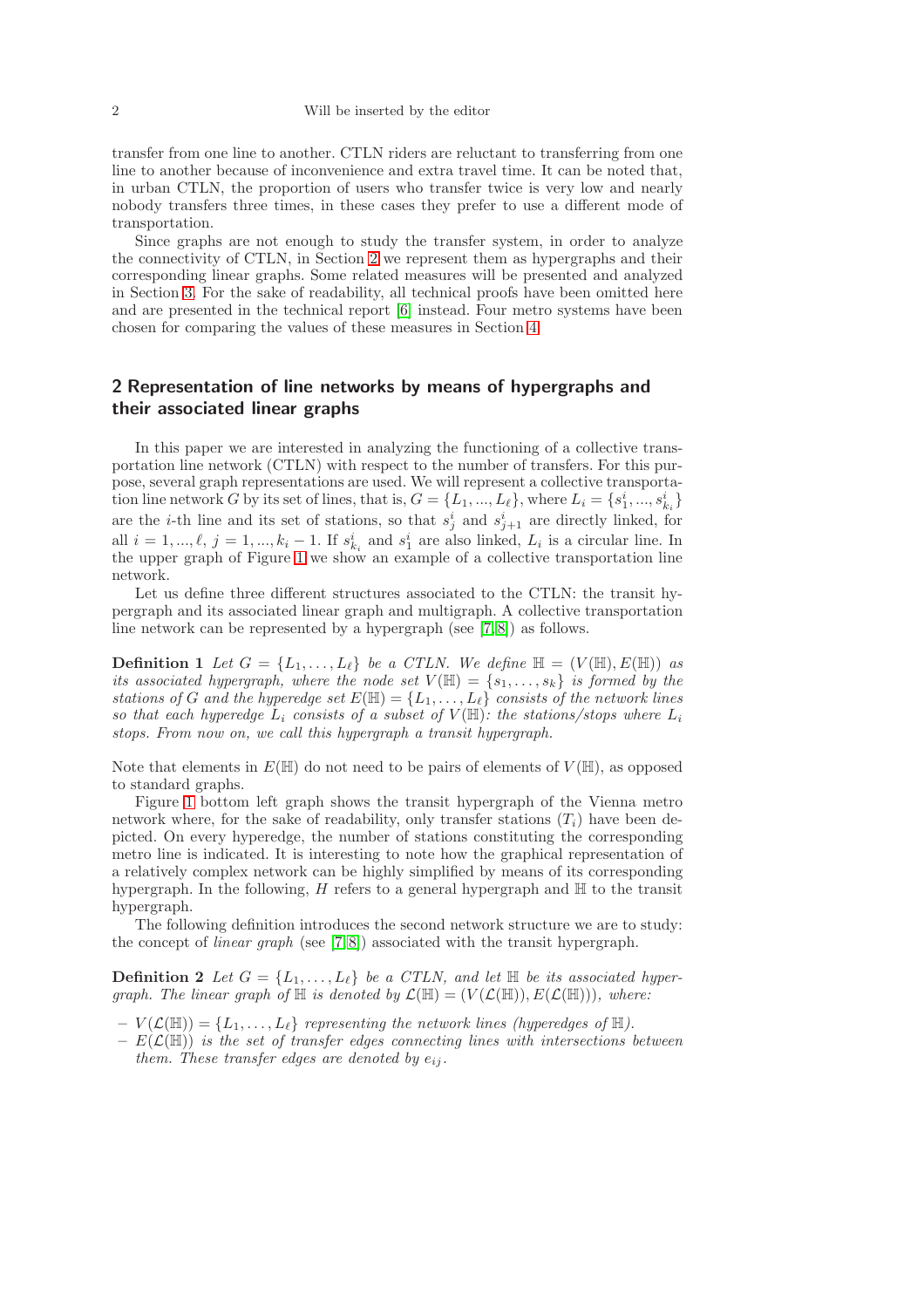Observe that each hyperedge in  $\mathbb H$  corresponds with a node in  $\mathcal L(\mathbb H)$ , and two nodes in  $\mathcal{L}(\mathbb{H})$  are linked if and only if the corresponding hyperedges in  $\mathbb{H}$  have non-empty intersection.

Note that the linear graph is assumed to be a simple or strict graph, where multiple edges between nodes are not permitted. So, if lines  $L_i$  and  $L_j$  have common stations then there exists a unique edge  $e_{ij}$ , independently of the number of common stations. For some purposes, it becomes interesting to consider the linear graph as a multigraph  $\mathcal{L}^M(\mathbb{H})$ , i.e., a graph in which multiple edges are permitted. In this last case, the number of multiple edges connecting two lines in  $\mathcal{L}(\mathbb{H})$  will be equal to the number of transfer stations between them in  $\mathbb{H}$ . In the rest of the paper  $\mathcal{L}^{\tilde{M}}(\mathbb{H})$  will be referred to as the linear multigraph of G.

Figure [1](#page-14-0) bottom center and bottom right graphs show the linear graph and linear multigraph of the Vienna metro network. Note that each node represents a line and there is an edge (or a multiple edge) between two lines if and only if they share one station (or more than one transfer stations).

## <span id="page-3-0"></span>3 Connectivity measures at each level of abstraction

In this section we introduce several measures that will evaluate the connectivity of a collective transportation line network in terms of its transfers: the characteristic path length, the clustering coefficient, the local efficiency and the global efficiency.

Remark 1 All these measures are invariant to scale changes in the measurements of physical (spatial) distances when they are defined topologically. In the rest of this section this property will be complemented with others which validate the use of these measures in order to compare the connectivity of different networks.

### 3.1 Characteristic path length

A measure of the separation between pairs of nodes in a graph is given by the average length of the shortest paths, also known as characteristic path length, defined as the mean of the length of the shortest path over all pairs of nodes, (see  $[1, 9]$  $[1, 9]$ ). We will extend this definition so that this index can be applied to the transit hypergraph and its associated linear graph, and we will see that such new definitions give valuable information about the connectivity of a CTLN.

# 3.1.1 Characteristic path length on graph  $\mathcal{L}(\mathbb{H})$  and multigraph  $\mathcal{L}^M(\mathbb{H})$

We begin with the linear graph. Over this level of abstraction, the characteristic path length will give an average measure of how easy it is for passengers to transfer between the lines of a CTLN. Before defining this first measure, we need to introduce the distance on this linear graph that will be used.

**Definition 3**  $d_{\mathcal{L}(\mathbb{H})}(L_i, L_j)$  is the topological distance between the nodes  $L_i, L_j$  of the graph  $\mathcal{L}(\mathbb{H})$ , i.e., the number of edges that a shortest path between  $L_i$  and  $L_j$  contains. In other words,  $d_{\mathcal{L}(\mathbb{H})}(L_i,L_j)$  is the number of transfers one needs for traveling from line  $L_i$  to line  $L_i$ .

<span id="page-3-1"></span>We trivially have that  $d_{\mathcal{L}(\mathbb{H})}(L_i, L_j) = 1$  if and only if  $L_i \cap L_j \neq 0$ , that is, if there is a transfer station from line  $L_i$  to line  $L_j$ , and  $d_{\mathcal{L}(\mathbb{H})}(L_i, L_j) > 1$  otherwise. Besides,  $d_{\mathcal{L}(\mathbb{H})} \leq \ell - 1$  because we are assuming a connected CTLN.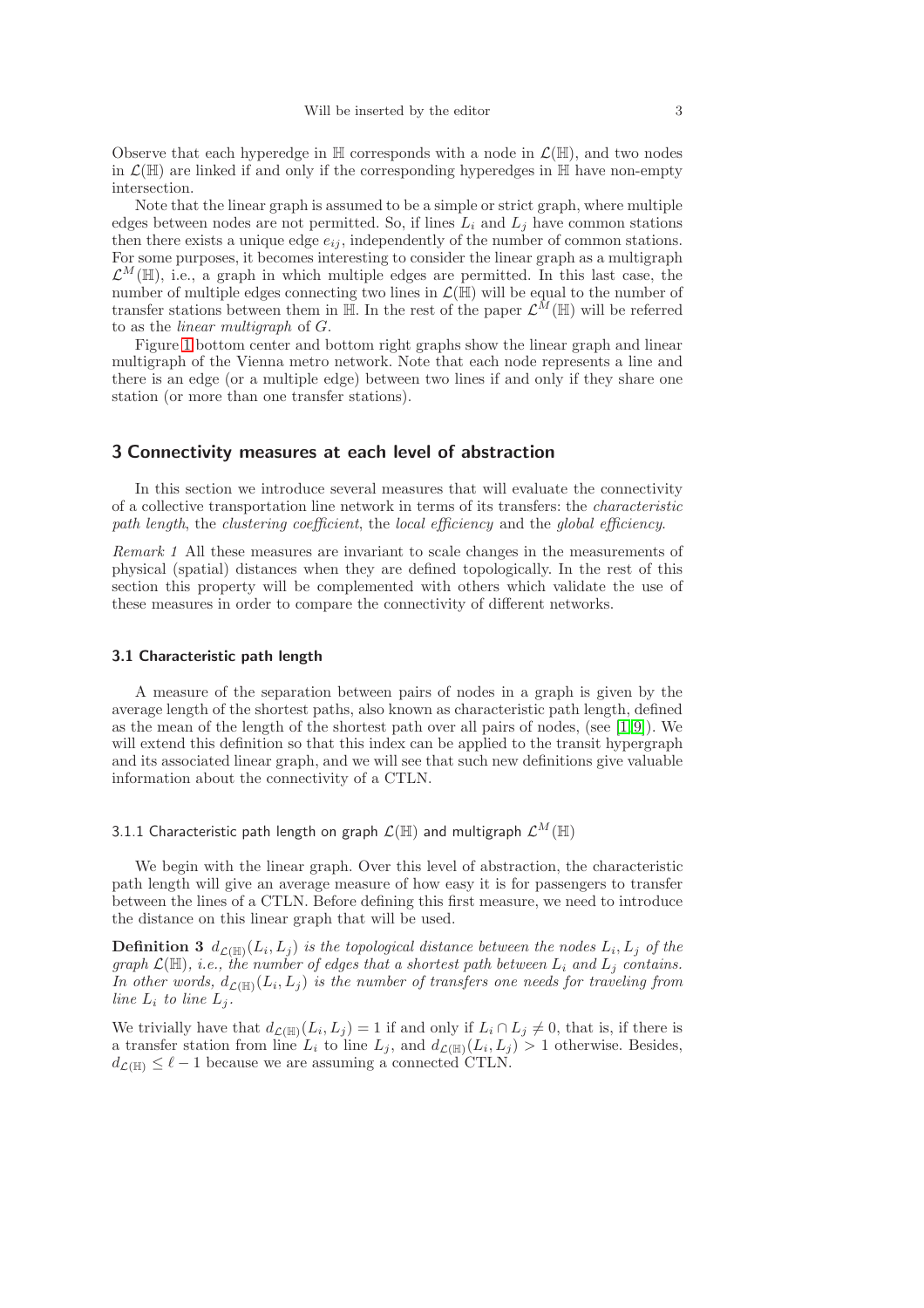**Definition 4** We define the characteristic path length of the linear graph  $\mathcal{L}(\mathbb{H})$  with  $|V(\mathcal{L}(\mathbb{H}))| > 1$  as the average distance in  $\mathcal{L}(\mathbb{H})$ , i.e.,

$$
\mathfrak{L}(\mathcal{L}(\mathbb{H})) = \frac{2}{|V(\mathcal{L}(\mathbb{H}))|(|V(\mathcal{L}(\mathbb{H}))| - 1)} \sum_{i < j} d_{\mathcal{L}(\mathbb{H})}(L_i, L_j).
$$

Therefore the characteristic path length in  $\mathcal{L}(\mathbb{H})$  represents the average number of transfers one needs for traveling between lines in the CTLN. Note as well that this measure makes no sense when the network consists of one line only.

The next proposition proves two properties that, together with the trivial invariance to scale changes noted in the previous remark, allow us to use the characteristic path length as a connectivity measure for collective transportation line networks. Such two properties are: staying within a predefined range of variation and monotonicity.

<span id="page-4-0"></span>**Proposition 1** Consider a CTLN G, and let  $\mathcal{L}(\mathbb{H})$  be its associated linear graph. Let  $\mathfrak{L}(\mathcal{L}(\mathbb{H}))$  be the characteristic path length of the linear graph. We have that:

- 1.  $1 \leq \mathfrak{L}(\mathcal{L}(\mathbb{H})) \leq \ell 1$ . The nearer to 1, the more interconnected the lines are.  $\mathfrak{L}(\mathcal{L}(\mathbb{H})) = 1$  means that for all pairs of lines of C there is a transfer station that directly connects them.  $\mathfrak{L}(\mathcal{L}(\mathbb{H})) = \ell - 1$  can only be achieved when the G consists of two lines that are connected (note that in this case  $\ell - 1 = 1$ ).
- 2.  $\mathfrak{L}(\mathcal{L}(\mathbb{H}))$  is monotone decreasing in the sense that, if G' is obtained when adding a new link to G connecting two lines, we have that  $\mathfrak{L}(\mathcal{L}(\mathbb{H})') \leq \mathfrak{L}(\mathcal{L}(\mathbb{H}))$ , where  $\mathcal{L}(\mathbb{H})'$  is the linear graph of G'. Moreover,  $\mathfrak{L}(\mathcal{L}(\mathbb{H})') < \mathfrak{L}(\mathcal{L}(\mathbb{H}))$  if and only if the new link connects two lines that were not directly connected in G.

### Proof. See [\[6\]](#page-13-5).

The reader may note that the same properties proven in the previous section hold for the characteristic path length on the linear multigraph  $\mathcal{L}^M(\mathbb{H})$ .

#### 3.1.2 Characteristic path length on transit hypergraph  $\mathbb H$

We now continue with the transit hypergraph. Over this level of abstraction, the characteristic path length will give an average measure of how easy it is for passengers to transfer between the stations of a CTLN. Before defining this first measure, we need to introduce the distance on this transit hypergraph that will be used.

**Definition 5**  $d_{\mathbb{H}}(s_i, s_j)$  is the length of the shortest ordinary  $(s_i, s_j)$ -chain. All the nodes incident to the same hyperedge (stations belonging to the same line) lie distance 1 apart. So,  $d_{\mathbb{H}}(s_i, s_j)$  is the minimum number of different lines one needs in order to travel from station  $s_i$  to station  $s_j$ . Another interpretation for  $d_{\mathbb{H}}(s_i,s_j)$  is the number of transfers one needs in the trip from  $s_i$  to  $s_j$  plus one.

Note that in our collective transportation line network setting  $d_{\mathbb{H}}(s_i, s_j)$  is well defined since we are considering connected networks only. From this distance, the characteristic path length on the transit hypergraph, denoted by  $\mathfrak{L}(\mathbb{H})$ , can be analogously defined as the characteristic path length on the linear graph, see Definition [4.](#page-3-1)

The following proposition states that the characteristic path length of the transit hypergraph, which gives a measure of the connectivity of a CTLN, satisfies the same two basic properties of this type of measures: it lies within a predefined range and satisfies a monotonicity property.

Proposition 2 Consider a CTLN G, and let  $\mathbb H$  be its associated transit hypergraph. We have that the characteristic path length on  $\mathbb H$  satisfies the following two properties: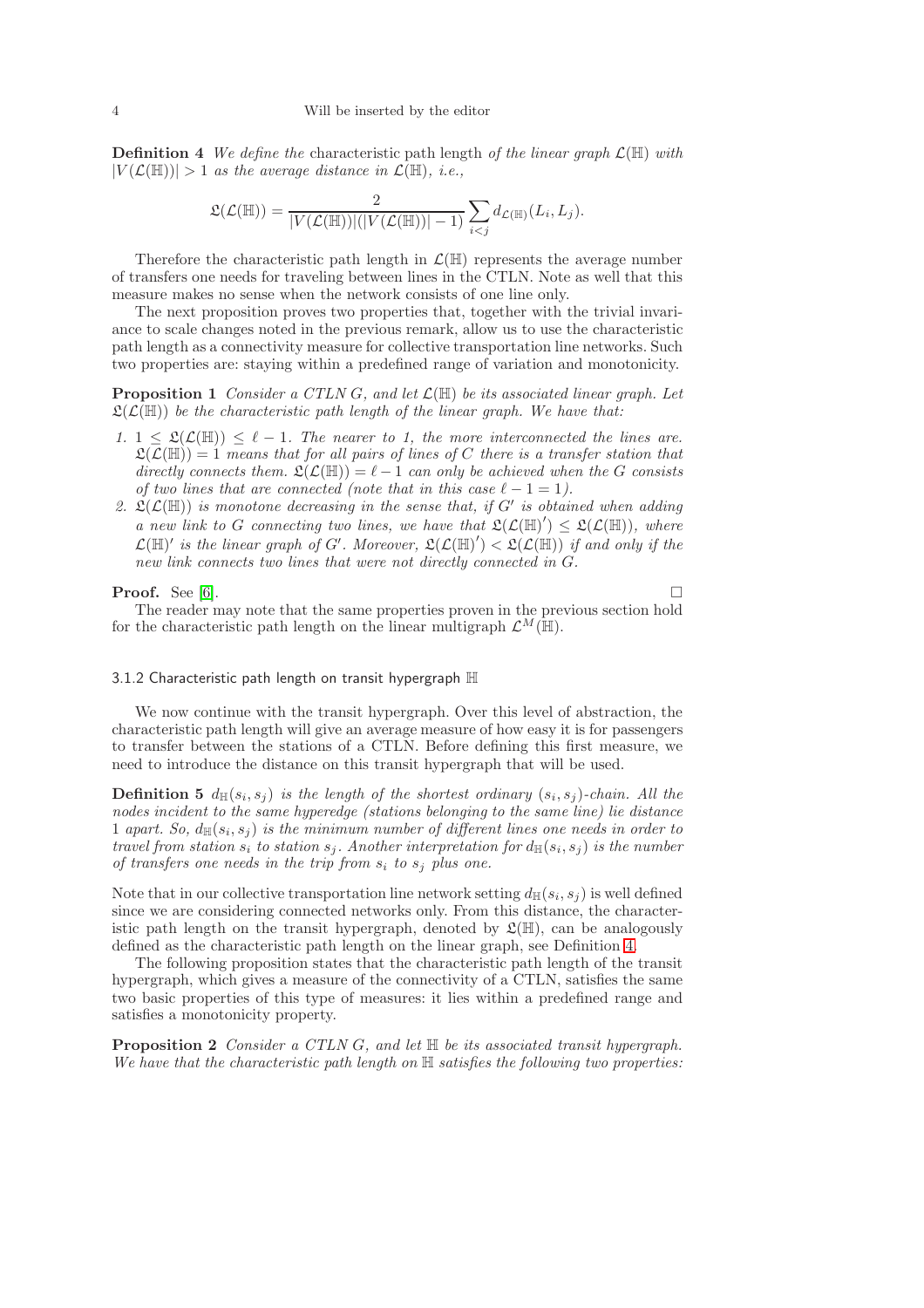1.  $1 \leq \mathfrak{L}(\mathbb{H}) \leq \frac{1}{3}(\ell+2)$ .

2. Let  $G'$  be a  $\text{CTLN}$  obtained when adding one new link joining two lines of  $G$ , and let  $\mathbb{H}'$  be the associated hypergraph. Then  $\mathfrak{L}(\mathbb{H}) \geq \mathfrak{L}(\mathbb{H}').$ 

**Proof.** See [\[6\]](#page-13-5).  $\Box$ 

### 3.2 Clustering coefficient

Transitivity is an important concept in social network analysis. In a social system, the probability of two friends having common friends is very high. The usual way of measuring the transitivity of a network  $G$  is by means of the fraction of transitive triples, i.e. the fraction of connected triples of nodes which also form triangles of interactions (see  $[10-12]$ ). This is a classic measure used in social sciences to indicate how much a network is clustered locally. Note that the number of possible triples of nodes in  $G$  is  $\binom{n}{3}$ . Another indicator to measure the local degree of clustering known as clustering coefficient C is defined in [\[1\]](#page-13-0) and it is adapted to  $\mathcal{L}(\mathbb{H})$ ,  $\mathcal{L}^M(\mathbb{H})$  and  $\mathbb{H}$ in the following sections.

# 3.2.1 Clustering coefficient on linear graphs  $\mathcal{L}(\mathbb{H})$  and  $\mathcal{L}^M(\mathbb{H})$

The clustering coefficient in  $\mathcal{L}(\mathbb{H})$  will measure the degree/existence of connectivity between its nodes. Since nodes in  $\mathcal{L}(\mathbb{H})$  are lines in the CTLN and edges represent the connections between pairs of lines, the clustering coefficient  $C$  will be an indicator of the robustness/interconnectivity of the line configuration. More precisely, the clustering coefficient at this linear graph will take into account the number of transfers one needs to do for traveling from one line to another. Thus, at this level of abstraction, the number of stations of each line is not considered, and so, neither are the travels between pairs of stations of the same line. These aspects will be taken into consideration at the transit hypergraph later on.

**Definition 6** Let G be a CTLN and let  $\mathcal{L}(\mathbb{H})$  be its associated linear graph. We consider the clustering coefficient C on the linear graph  $\mathcal{L}(\mathbb{H})$  as in [\[1\]](#page-13-0). So, for each node  $i \in V(\mathcal{L}(\mathbb{H}))$ , the subgraph  $\mathcal{L}_i(\mathbb{H})$  formed by all first neighbors of i is considered. In such subgraph, node i and all edges incidents to i are eliminated. If node i has  $k_i$ neighbors, then  $\mathcal{L}_i(\mathbb{H})$  will have  $k_i$  nodes and at most  $k_i(k_i-1)/2$  edges.  $C_i(\mathcal{L}_i(\mathbb{H}))$ is the fraction of these edges that actually exist and  $C(\mathcal{L}(\mathbb{H}))$  is the average of  $C_i$ , calculated over all nodes:

$$
C(\mathcal{L}(\mathbb{H})) = \frac{1}{|V(\mathcal{L}(\mathbb{H}))|} \sum_{i \in V(\mathcal{L}(\mathbb{H}))} C_i(\mathcal{L}_i(\mathbb{H})),
$$

where

$$
C_i(\mathcal{L}_i(\mathbb{H})) = \frac{number\ of\ edges\ in\ \mathcal{L}_i(\mathbb{H})}{k_i(k_i-1)/2}.
$$

We consider that if  $|\mathcal{L}_i(\mathbb{H})| = 1$ , then  $C_i(\mathcal{L}_i(\mathbb{H})) = 0$ .

As stated before, the clustering coefficient in  $\mathcal{L}(\mathbb{H})$  measures the degree/existence of connectivity between its nodes, but it does not take into account the number of transfer nodes in H. In order to consider, not only if one can transfer between two lines, but also the number of possibilities to transfer (i.e., number of transfer nodes in  $H$ ), one should consider the following definition of the clustering coefficient  $C$  in  $\mathcal{L}^M(\mathbb{H}).$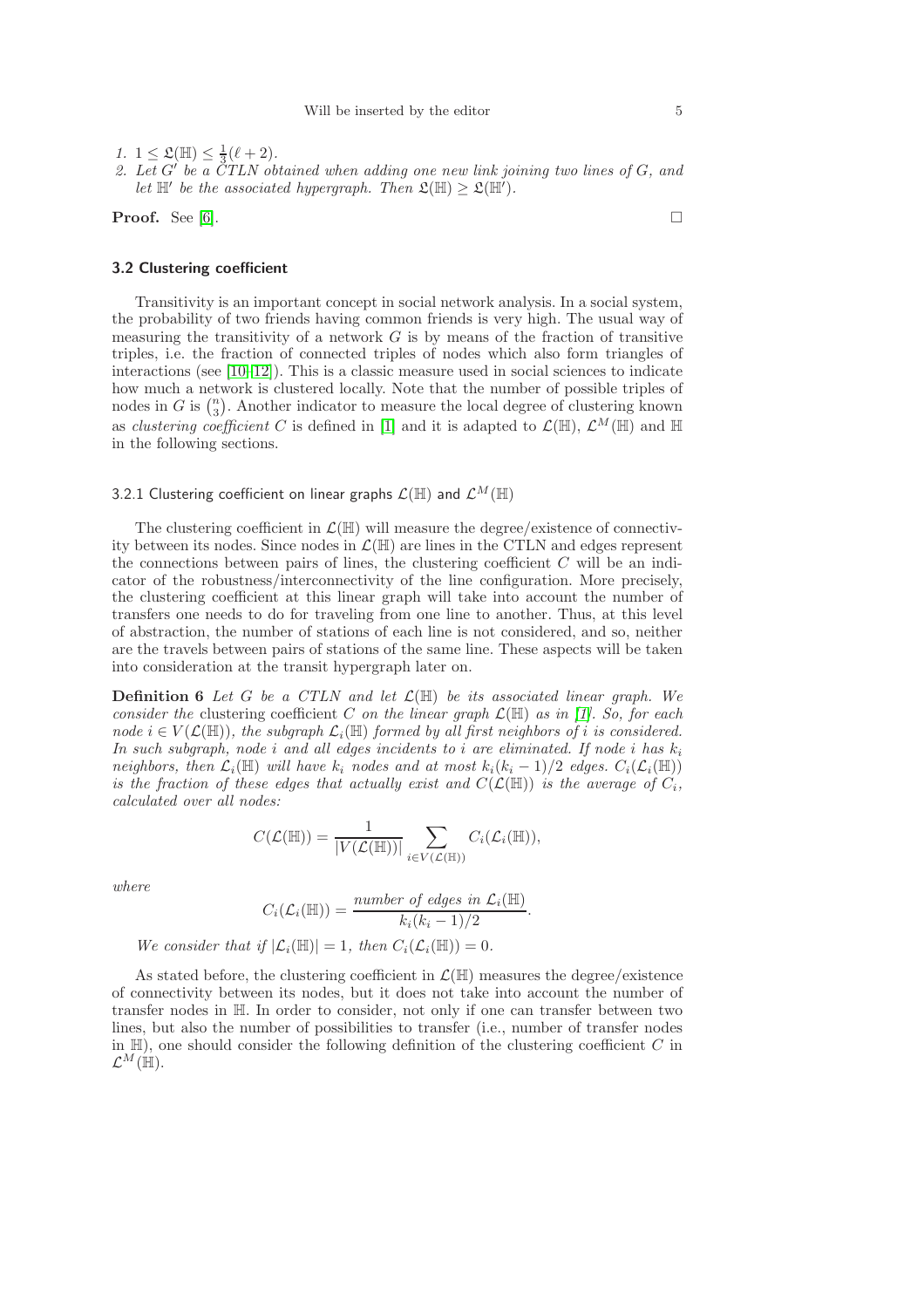**Definition 7** Let  $\mathcal{L}_i^M(\mathbb{H})$  be the neighbor multigraph associated to  $i \in V(\mathcal{L}^M(\mathbb{H}))$ and let  $U^{max}$  be a threshold that represents the maximum number of transfer nodes that can exist between two lines. If node i has  $k_i$  neighbors, then  $\mathcal{L}_i^M(\mathbb{H})$  will have at most  $U^{max} \frac{k_i(k_i-1)}{2}$  multiedges.  $C_i(\mathcal{L}_i^M(\mathbb{H}))$  is the fraction of these edges that actually exist and the clustering coefficient  $C(\mathcal{L}^M(\mathbb{H}))$  on the linear multigraph  $\mathcal{L}^M(\mathbb{H})$  is the average of  $C_i(\mathcal{L}_i^M(\mathbb{H}))$ , calculated over all nodes:

$$
C(\mathcal{L}^M(\mathbb{H})) = \frac{1}{|V(\mathcal{L}^M(\mathbb{H}))|} \sum_{i \in V(\mathcal{L}^M(\mathbb{H}))} C_i(\mathcal{L}_i^M(\mathbb{H})),
$$

where

$$
C_i(\mathcal{L}_i^M(\mathbb{H})) = \frac{number\ of\ edges\ in\ \mathcal{L}_i^M(\mathbb{H})}{U^{max}k_i(k_i-1)/2}.
$$

#### 3.2.2 Clustering coefficient on transit hypergraph  $\mathbb H$

The global clustering coefficient on hypergraphs is defined in [\[13\]](#page-13-11). In this work, we analyze the clustering coefficient from a local point of view, which, to the best of our knowledge, has not been considered for hypergraphs in the literature. The natural extension of the local clustering coefficient for graphs [\[1\]](#page-13-0) to the case of hypergraphs would be to consider hyperedges instead of edges. However, with this extension, the higher the number of hyperedges, the higher the value of C, which in the case of CTLN would mean that, for two given networks with the same number of nodes, the one with more lines would yield a better clustering coefficient than the network with less lines. This is not the aspect we would like to measure in this section, but the level of connectivity between stations, i.e., a measure of the number of transfers one needs to do for traveling between two stations. So, stations in the same line would be very well connected, followed by the stations separated by one transfer, then by those separated by two transfers and so on.

For that reason, in order to define the local clustering coefficient on hypergraphs, we refer to the primal graph of a hypergraph and will make calculations on it using the terminology of hypergraphs. Some previous definitions related to hypergraphs are necessary.

**Definition 8** For a hypergraph H and a set  $X \subseteq V(H)$ , the subhypergraph induced by X is the hypergraph  $H[X] = (X, \{e \cap X : e \in E(H)\}).$ 

The primal graph, also called the Gaifman graph (see  $(14)$ ) of a hypergraph is the graph with the same nodes as the hypergraph, and edges between all pairs of nodes contained in the same hyperedge.

In [\[15\]](#page-13-13), a graph representing direct connections in the Indian Railway Network (IRN) is defined, and the usual local clustering coefficient is calculated over it, requiring for that a high number of calculations. It is easy to see that this graph structure coincides with the primal graph. We will prove that using hypergraph structures simplifies calculations. We now introduce the notion of clustering coefficient in the primal graph following the usual local clustering definition [\[1\]](#page-13-0).

3.2.3 Primal graph. Clustering coefficient on  $G_{\mathbb{H}}$ 

**Definition 9** Let  $G_{\mathbb{H}}$  be the primal graph of the transit hypergraph  $\mathbb{H}$ . We will consider the clustering coefficient of  $G_{\mathbb{H}}$  defined as in [\[1\]](#page-13-0) and denoted by  $C(G_{\mathbb{H}})$ ,  $G_{\mathbb{H}}$ .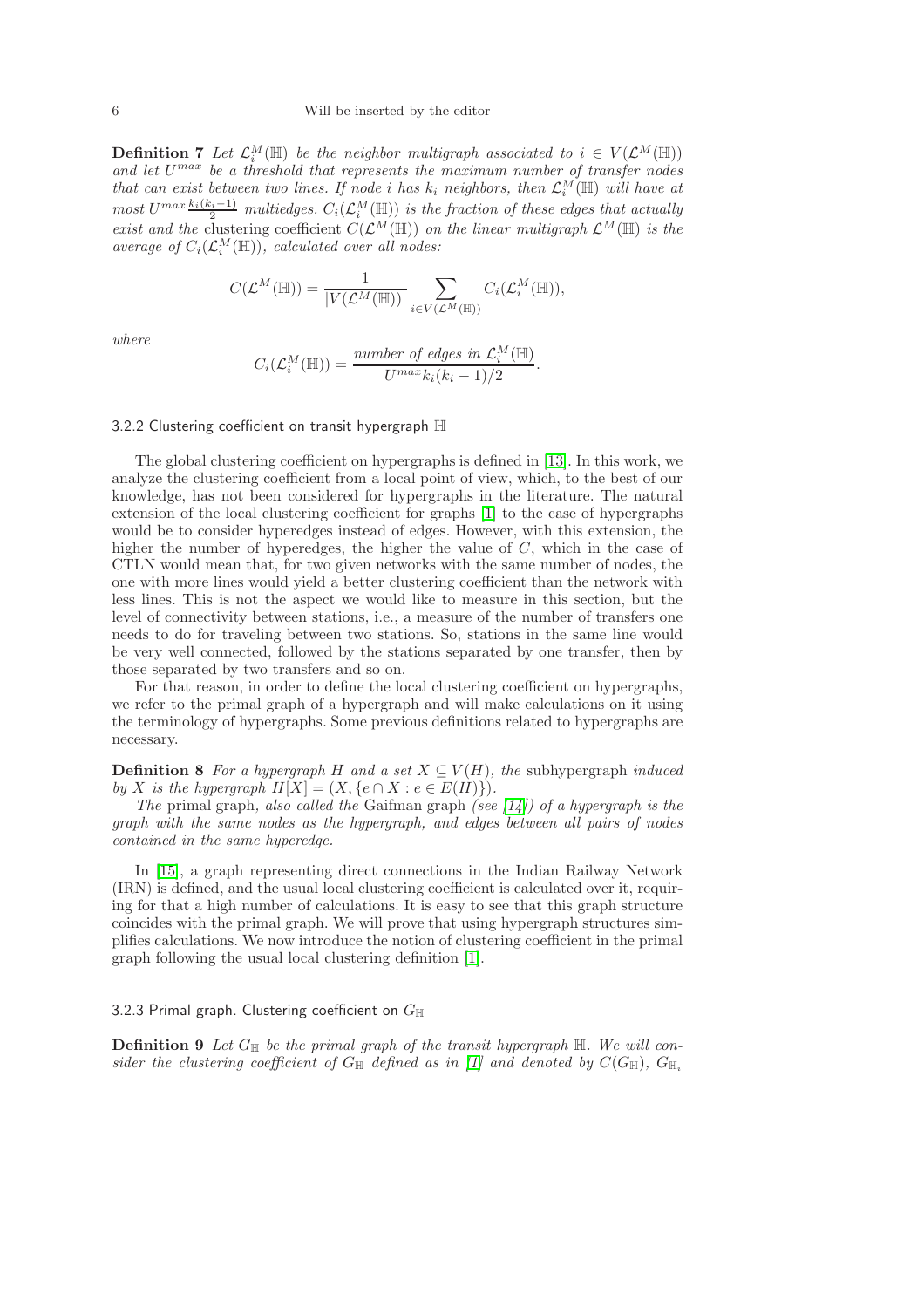being the subgraph formed by all first neighbors of i. Mathematically,

$$
C(G_{\mathbb{H}}) = \frac{1}{|V(G_{\mathbb{H}})|} \sum_{i \in V(G_{\mathbb{H}})} C(G_{\mathbb{H}_i}),
$$

where

$$
C(G_{\mathbb{H}_i}) = \frac{number\ of\ edges\ in\ G_{\mathbb{H}_i}}{k_i(k_i-1)/2}
$$

,

 $k_i$  being the number of nodes of  $G_{\mathbb{H}_i}$ .

Two drawbacks of this coefficient in CTLNs are:

 $- C(G_{\mathbb{H}_i})$  equals one when i is a nontransfer station (belongs to just one hyperedge),  $- C(G_{\mathbb{H}_i}) \in [0,1]$  for transfer stations (belongs to more than one hyperedge).

In other words, transfer nodes are somehow penalized by this measure.

### 3.2.4 Computing the clustering coefficient in the primal graph using the terminology of hypergraphs

Computing the clustering coefficient in the primal graph requires a high computational effort. First of all, the primal graph must be calculated by adding edges between each pair of nodes belonging to the same hyperedge. Secondly, this high increment of the number of edges at the primal graph makes its application to complex networks too hard. For this reason, in [\[15\]](#page-13-13) the clustering coefficient is calculated for only some stations of the network instead of the complete IRN. One of the disadvantages of the primal graph is that the information about hyperedges is lost (in CTLN this is the line structure). This information about the line structure is relevant and it even enables the simplification of calculations for computing the clustering coefficient. Therefore, we will propose a different methodology to calculate the clustering coefficient based on hypergraph properties.

Remark 2 Note that at the hypergraph level, every pair of nodes in a same hyperedge are related and this relation is represented by an edge in the primal graph. Then, at the primal graph, the number of edges between nodes that belong to the same hyperegde in the original transit hypergraph is equal to the number of pairwise combinations between them.

To calculate this number of pairwise combinations the number of pairwise combinations between elements of a hyperedge is defined.

**Definition 10** Let H be a hypergraph. For each node  $s_i \in H$ , we consider the associated neighbor subhypergraph  $H_i$ . Let  $L^i_j \in E(H_i)$  be a hyperedge of  $H_i$ , we define  $Comb(L_j^i)$  as the number of possible pairwise combinations between elements of  $L_j^i$ , i.e.

$$
Comb(L^i_j)=\frac{|L^i_j|\cdot(|L^i_j|-1)}{2}
$$

.

The clustering coefficient of the primal graph of the hypergraph can be more easily calculated by means of the hypergraph terminology, as will be shown in Theorem [1,](#page-7-0) where some simplifications and combinatorics help to group the same type of pairs. This simplifies the counting process and reduces the computational complexity.

<span id="page-7-0"></span>Since  $V(G_H) = V(H)$ , we refer to the original hypergraph when dealing with nodes and their membership to a hyperedge. So, intersection nodes are the ones belonging to more than one hyperedge.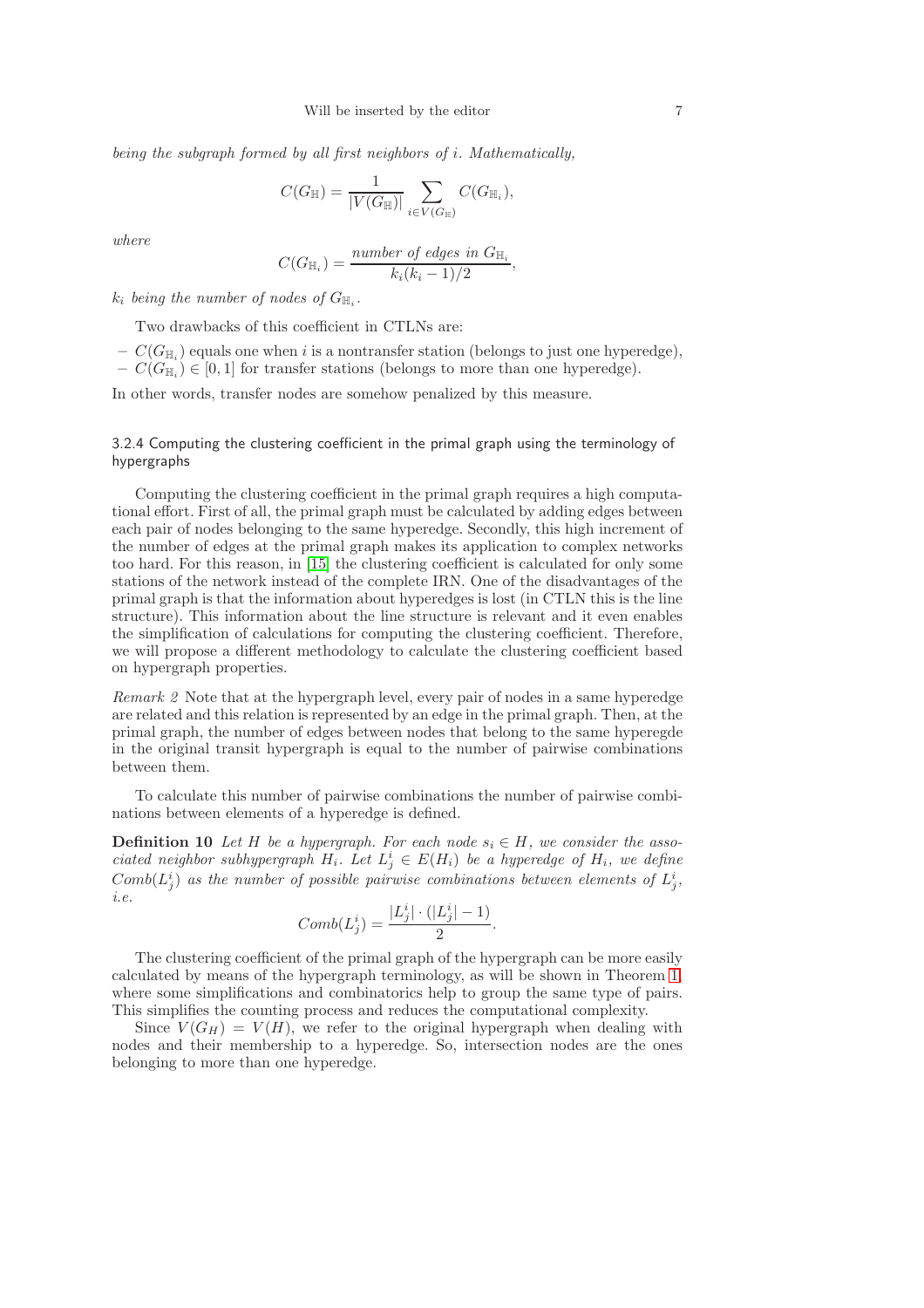**Theorem 1** Let  $s_i \in V(H) = V(G_H)$  be a node of H and let  $H_i$  be the neighbor subhypergraph associated to  $s_i$ . Denote by  $L^i_j$  a hyperedge of  $H_i$ , for  $j \in I$  $\{1, ..., |E(H_i)|\}$ . Then the clustering coefficient of the primal graph can be calculated using the hypergraph terminology, distinguishing between intersection and nonintersection nodes, as follows:

$$
C(G_H) = \frac{1}{|V(G_H)|} \sum_{i \in V(G_H)} C(G_{H_i}),
$$

where

(a) If  $s_i \in V(H)$  is a non-intersection node, then  $C(G_{H_i}) = 1$ . (b) If  $s_i \in V(H)$  is an intersection node, then the following is applied:

$$
C(G_{H_i}) = \frac{\sum_{k=1}^{|I|} (-1)^{k-1}Comb(\bigcap_{L_j^i \in E(H_i), j \in J \subseteq I, |J|=k} L_j^i)}{Comb(\bigcup_{j \in I} L_j^i)}.
$$

**Proof.** See [\[6\]](#page-13-5).

### <span id="page-8-1"></span>3.3 Local and global efficiency

The clustering coefficient suffers from several limitations, as it is shown in [\[3,](#page-13-2) [16\]](#page-13-14): it is ill-defined in several cases, and it only works in the topological network, where the only information retained is about the existence or the absence of a link, and nothing is known about the link's length. Some new measures are proposed in  $[2, 3, 16-18]$  $[2, 3, 16-18]$  $[2, 3, 16-18]$  $[2, 3, 16-18]$ , by introducing the *efficiency* E, which is valid both for weighted and unweighted networks. They argued that the global efficiency plays the role of the inverse of the characteristic path length and the local efficiency is similar to the clustering coefficient. The description of the network in terms of its efficiency extends the small-world analysis to disconnected networks and to real systems that are better represented as weighted networks.

### 3.3.1 Local and global efficiency on linear graph  $\mathcal{L}(\mathbb{H})$

In this section we define both the global efficiency and the local efficiency measures for the linear graph level, which measure how efficiently passengers can move from one line to another from a global and a local point of view, respectively.

<span id="page-8-0"></span>**Definition 11** We define the global efficiency indicator of the linear graph  $\mathcal{L}(\mathbb{H})$  as the average of the inverse of the distances in  $\mathcal{L}(\mathbb{H})$ , i.e.,

$$
E_{glob}(\mathcal{L}(\mathbb{H})) = \frac{2}{|V(\mathcal{L}(\mathbb{H}))|(|V(\mathcal{L}(\mathbb{H}))| - 1)} \sum_{i < j} \frac{1}{d_{\mathcal{L}(\mathbb{H})}(L_i, L_j)}.
$$

Once more, this indicator is defined if  $|V(\mathcal{L}(\mathbb{H}))| > 1$ , which implies that the corresponding CTLN consists of at least two lines.

The following proposition proves that this measure can be applied to evaluate the connectivity of CTLNs, because it satisfies the two basic properties we also proved for the characteristic path length: it belongs to a predefined range, and it is monotone (as well as the general invariance to scale changes). These two properties allow us to use this index to compare different networks.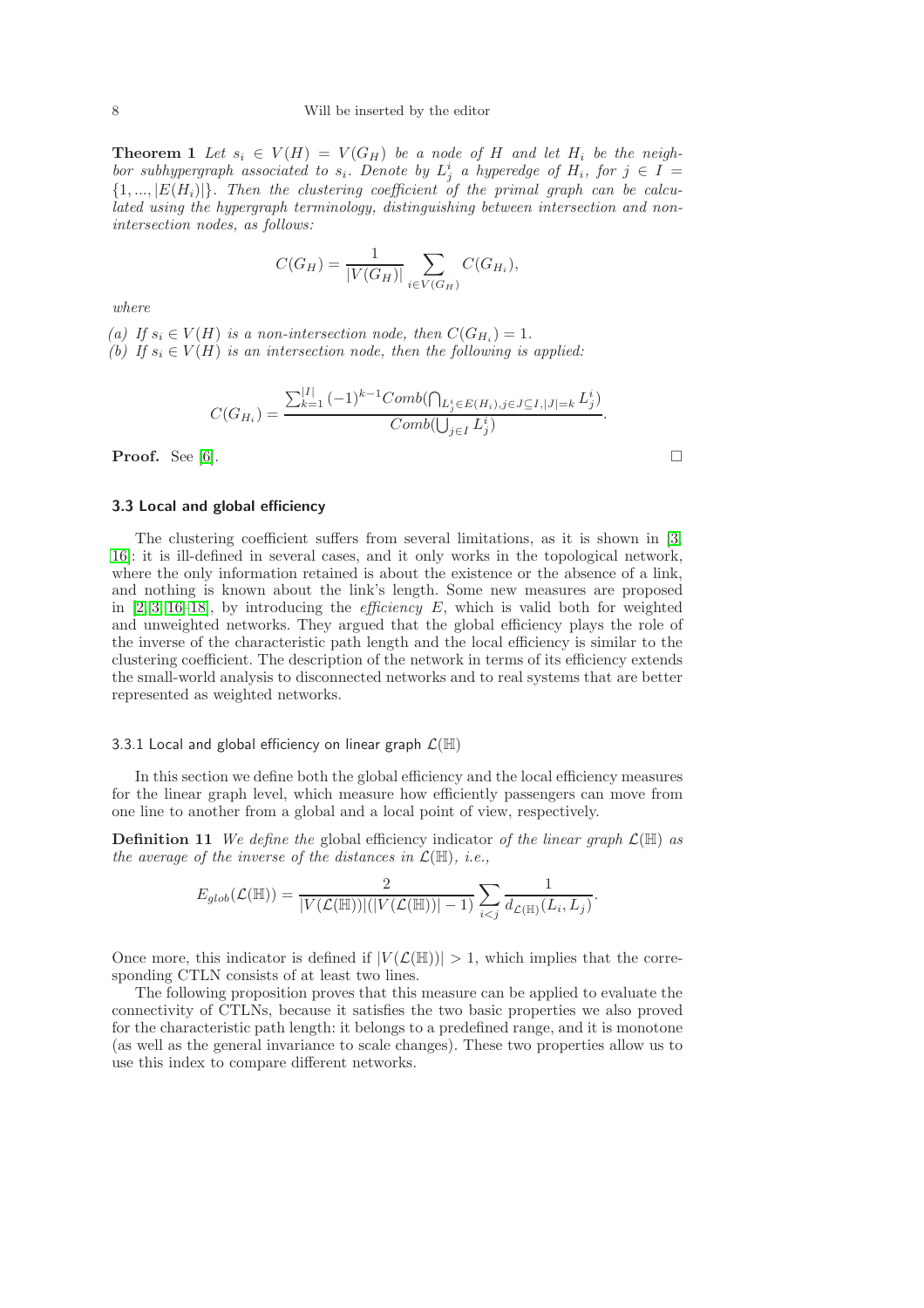**Proposition 3** Consider a CTLN G, and let  $\mathcal{L}(\mathbb{H})$  be its associated linear graph. We have that:

- 1.  $\frac{1}{\ell-1} \leq E_{glob}(\mathcal{L}(\mathbb{H})) \leq 1$ . The nearer to 1, the more interconnected the lines are.  $E_{alob}(\mathcal{L}(\mathbb{H})) = 1$  means that for all pairs of lines of G there is a transfer station that directly connects them.  $E_{glob}(\mathcal{L}(\mathbb{H})) = \frac{1}{\ell - 1}$  if and only if  $\ell = 2$ .
- 2.  $E_{glob}(\mathcal{L}(\mathbb{H}))$  is monotone increasing in the sense that, if G' is obtained when adding a new link that connects two lines in G, we have that  $E_{glob}(\mathcal{L}(\mathbb{H})') \geq$  $E_{glob}(\mathcal{L}(\mathbb{H}))$ , where  $\mathcal{L}(\mathbb{H})'$  is the linear graph of G'. Moreover,  $E_{glob}(\mathcal{L}(\mathbb{H})') >$  $\tilde{E}_{alob}(\mathcal{L}(\mathbb{H}))$  if and only if the new link connects two lines that were not directly connected in G.

**Proof.** This proof can be done analogously as the proof to Proposition [1.](#page-4-0)  $\Box$ We now define a new measure: the local efficiency indicator, which evaluates how efficiently passengers can move between lines from a local point of view.

**Definition 12** We define the local efficiency indicator as the average global efficiency of the subgraph  $\mathcal{L}_i(\mathbb{H}) = (V_i = V(\mathcal{L}_i(\mathbb{H})), E_i = E(\mathcal{L}_i(\mathbb{H}))$  formed by all first neighbors of  $L_i$  in  $\mathcal{L}(\mathbb{H})$ .

$$
E_{loc}(\mathcal{L}(\mathbb{H})) = \frac{1}{|V(\mathcal{L}(\mathbb{H}))|} \sum_{i \in V} E_{glob}(\mathcal{L}_i(\mathbb{H})),
$$

where

$$
E_{glob}(\mathcal{L}_i(\mathbb{H})) = \frac{2}{|V_i|(|V_i|-1)} \sum_{j < k} \frac{1}{d_{\mathcal{L}(\mathbb{H})}(L_j, L_k)}
$$

.

The reader may note that the same properties proven for the global efficiency indicator hold for the local efficiency indicator, that is:  $\frac{1}{\ell-1} \leq E_{loc}(\mathcal{L}(\mathbb{H})) \leq 1$ , it is invariant against scale changes, and it is monotone increasing. It is interesting to note that our intervals improve those that have traditionally been stated (in [\[16](#page-13-14)[–18\]](#page-13-15) the global and local efficiency indicators are shown to be in the interval [0,1]).

### 3.3.2 Local and global efficiency on transit hypergraph H

We now adapt the same efficiency indicators as before for the transit hypergraph H. In this case, the global efficiency and the local efficiency will measure how efficiently passengers can move between stations. We define the global efficiency indicator of the transit hypergraph  $\mathbb H$  as the average of the inverse of the distances  $d_{\mathbb H}(s_i, s_j)$ analogously as we did in Definition [11.](#page-8-0) Again, this indicator can be used to compare networks due to the properties proven in the following proposition:

**Proposition 4** Consider a CTLN G, and let  $H$  be its associated hypergraph. Let  $E_{alob}(\mathbb{H})$  be the global efficiency of the transit hypergraph  $\mathbb{H}$ . We have that:

- 1.  $\frac{1}{\ell}$  <  $E_{glob}(\mathbb{H})$  < 1. The nearer to 1, the more interconnected the stations are.  $E_{alob}(\mathbb{H}) = 1$  would mean that all pairs of stations of G belong to the same line, which is not possible because we are considering CTLN with at least two lines.
- 2.  $E_{glob}(\mathbb{H})$  is monotone increasing in the sense that, if G' is obtained when adding a new link to G, we have that  $E_{glob}(\mathbb{H}') \geq E_{glob}(\mathbb{H})$ , where  $\mathbb{H}'$  is the transit hypergraph of G'. Moreover,  $E_{glob}(\mathbb{H}) > E_{glob}(\mathbb{H})$  if and only if the new link connects two lines that were not directly connected in G.

#### **Proof.** See [\[6\]](#page-13-5).

Just like we did for the primal graph, we can define the local efficiency measure for the transit hypergraph  $\mathbb{H}$ , which will be denoted by  $E_{loc}(\mathbb{H})$ . The reader may note that  $E_{loc}(\mathbb{H})$  satisfies the same properties, that is, it belongs to  $(1/\ell, 1)$  and it is monotone increasing.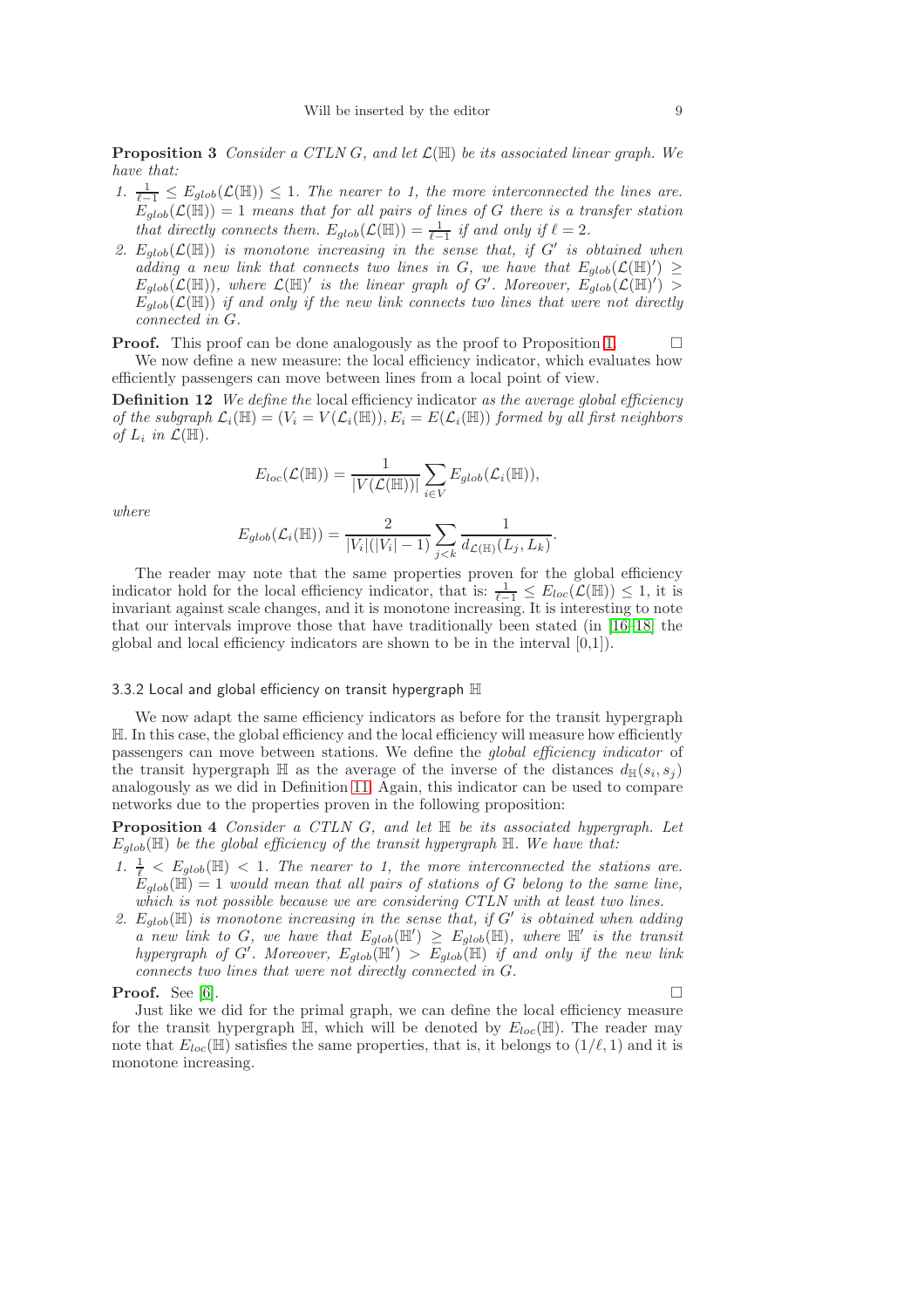| <b>Networks</b> | Levels       | C      | $\mathfrak{L}$ | $E_{loc}$ | $E_{glob}$ |
|-----------------|--------------|--------|----------------|-----------|------------|
| Vienna          | Hypergraph   | 0.9413 | 1.9067         | 0.9678    | 0.5971     |
|                 | Linear graph | 0.8666 | 1.2            | 0.9333    | 0.9        |
|                 | Multigraph   | 0.5833 |                |           |            |
| Los Angeles     | Hypergraph   | 0.9698 | 2.2113         | 0.9744    | 0.5621     |
|                 | Linear graph | 0.5333 | 1.5            | 0.6       | 0.7833     |
|                 | Multigraph   | 0.3999 |                |           |            |
| Montreal        | Hypergraph   | 0.9258 | 1.7291         | 0.9598    | 0.6767     |
|                 | Linear graph | 0.5833 | 1.3333         | 0.5833    | 0.8333     |
|                 | Multigraph   | 0.2916 |                |           |            |
| Moscow          | Hypergraph   | 0.9054 | 2.0050         | 0.9463    | 0.5506     |
|                 | Linear graph | 0.7866 | 1.3636         | 0.8919    | 0.8181     |
|                 | Multigraph   | 0.4975 |                |           |            |
|                 |              |        |                |           |            |

<span id="page-10-1"></span>Table 1: Results of the studied measures for network Vienna, Los Angeles, Montreal and Moscow.

# <span id="page-10-0"></span>4 Numerical example

In this section, the applicability of the measures presented in this paper will be illustrated on several real CTLNs. In order to obtain comparable results, we focus on the same type of CTLN. More precisely, since some aspects of metro systems have been researched in the last years [\[3,](#page-13-2)[4\]](#page-13-3) we will consider four real world metro networks.

We have chosen the Vienna, Moscow, Montreal and Los Angeles metro networks since they constitute a good spectrum of several types of metro networks from size and connectivity points of view.

- Vienna metro network (see Figure [1\)](#page-14-0) is a medium size network (88 stations) with, a priori, well connected lines. With respect to its structure, it can be classified as a cartwheel configuration. The percentage of transfer stations with respect to the total number of stations equals 0.1136.
- Los Angeles metro network (see Figure [2\)](#page-15-0) is a medium size network (71 stations) with, a priori, low connected lines. With respect to its structure, it can be classified as a tree configuration. The percentage of transfer stations with respect to the total number of stations equals 0.0563.
- Montreal metro network (see Figure [3\)](#page-16-0) is a medium size network (68 stations) with, a priori, rather well connected lines. With respect to its structure, it can be classified as a grid configuration. The percentage of transfer stations with respect to the total number of stations equals 0.0589.
- Moscow metro network (see Figure [4\)](#page-17-0) is a large size network (147 stations) with, a priori, well connected lines. With respect to its structure, it can be classified as a cartwheel configuration. The percentage of transfer stations with respect to the total number of stations equals 0.1701.

For metro networks, the threshold  $U^{max}$  (needed to calculate the clustering coefficient  $C(\mathcal{L}^M(\mathbb{H}))$  for the linear multigraph) can be fixed to two, since two connected lines seldom share more than two transfer stations. It should be mentioned that, if two lines share several contiguous stations, which happens when two or more lines have a common track (as it occurs in Los Angeles network), then we only consider the first and the last stations of the track as transfer stations between these lines.

In Table [1](#page-10-1) and Table [2,](#page-11-0) it can be observed that the behaviour of the measures is not same at both the linear and the hypergraph levels, in the sense that they do not lead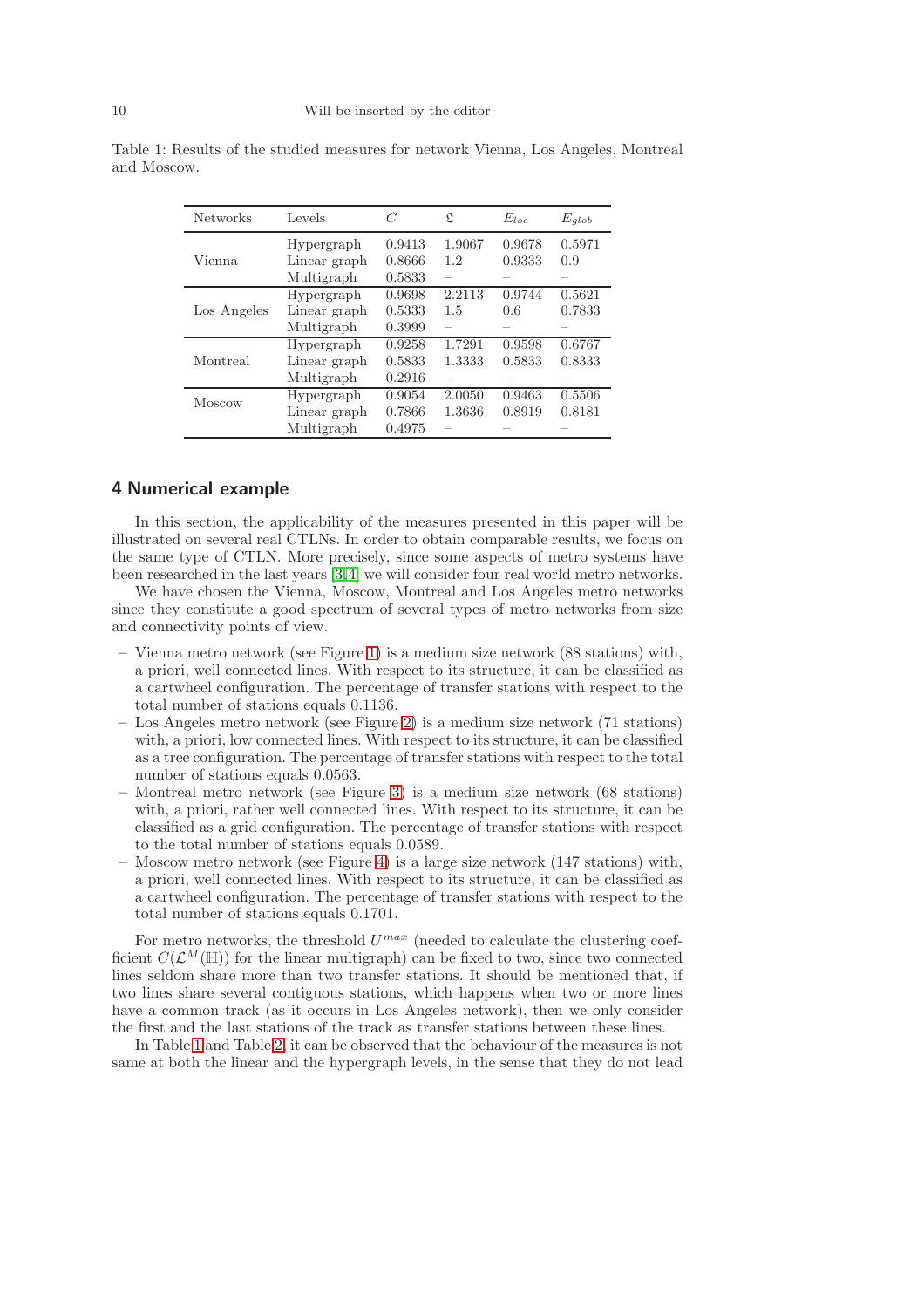<span id="page-11-0"></span>Table 2: Different orderings of the metro networks Vienna (Vn), Los Angeles (LA), Montreal (Mn) and Moscow(Ms), depending on measure and level of abstraction (based on values of Table [1\)](#page-10-1).

| Levels                      |               | A.                       | $E_{loc}$                | $E_{alob}$                  |
|-----------------------------|---------------|--------------------------|--------------------------|-----------------------------|
| H                           | $LA-Vn-Mn-Ms$ | Mn-Vn-Ms-LA              | LA-Vn-Mn-Ms              | $Mn-Vn-LA-Ms$               |
| $\mathcal{L}(\mathbb{H})$   | Vn-Ms-Mn-LA   | Vn-Mn-Ms-LA              |                          | $Vn-Ms-LA-Mn$ $Vn-Mn-Ms-LA$ |
| $\mathcal{L}^M(\mathbb{H})$ | $Vn-Ms-LA-Mn$ | $\overline{\phantom{a}}$ | $\overline{\phantom{a}}$ | $\overline{\phantom{a}}$    |

to the same ordering of the networks based on the values of each coefficient. That is, according for example to the clustering coefficient, at the hypergraph level Los Angeles achieves the best value, followed by Vienna, Montreal and Moscow, whereas at the linear level is Vienna the one that reaches the best value of this coefficient, followed by Moscow, Montreal and Los Angeles.

In order to better understand the behavior of the measures at each level, we will analyze the particularities of the networks and their relation with the values obtained in Table [1](#page-10-1) for each level.

Concerning the clustering coefficient at the hypergraph level, as stated above, Vienna's is lower than Los Angeles', which is due to the fact that the percentage of non-transfers stations in Vienna is lower than in Los Angeles. Note that, when considering the primal graph or the graph of direct connections [\[15\]](#page-13-13), non-transfer nodes lead to  $C_i = 1$  (see Theorem [1\)](#page-7-0), which increases the average C. In other words, for two networks with the same number of stations, the higher number of transfer stations the lower the clustering coefficient. So, transfer stations are somehow penalizing the value of the clustering coefficient. This analysis of the transfer system should be complemented to have a more complete vision of the reality and also in order to avoid extreme cases, such as the example of a network with all its lines disconnected and whose clustering coefficient would be equal to one (one is the upper bound of the clustering coefficient).

The linear level becomes then necessary in order to complete the analysis of the CTLN so that transfer stations do not penalize. Note that at this level, stations are not taken into consideration but just lines and their connections. A network with all its lines disconnected has a clustering coefficient equal to zero at the linear graph level, since the corresponding linear graph has no edges. So, depending on the level of abstraction taken into consideration, the maximum or the minimum threshold for the clustering coefficient is achieved.

At the linear graph it can be observed that, for example, Vienna and Los Angeles have the same number of nodes, since both are networks consisting of five lines. However, the linear and multiple linear clustering coefficients are higher for Vienna than for Los Angeles at this level. This is due to the fact that Vienna´s linear graph is nearly a complete graph (see Figure [1\)](#page-14-0), in the sense that most lines are pairwise connected. So, transferring between two lines is normally allowed by means of just one transfer.

Note that lines in the Moscow network are well connected. This fact is reflected in the average degree of the nodes in the linear graph (close to 7) and in the high values of the clustering coefficient at the linear and multiple graph. However, at the hypergraph level, the value of this measure is the lowest of the four networks, due to the fact that the percentage of non-transfer nodes is the highest amongst them.

Recall that, at the multigraph level, each edge between two nodes (lines) represents a transfer station between the lines. As it can be observed in Figure [3,](#page-16-0) any pair of lines of Montreal network share no more than one transfer station, so there are no multiple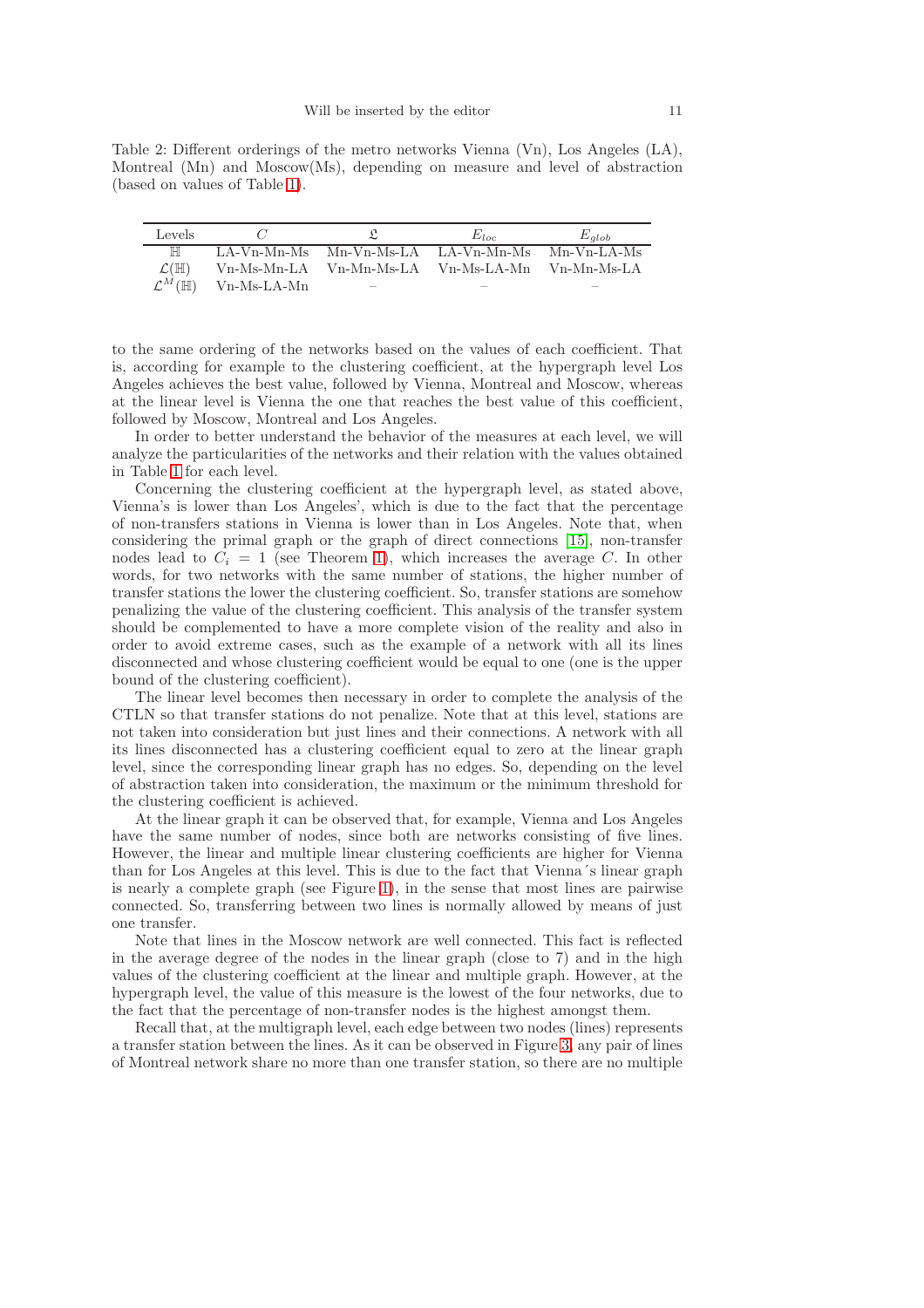edges at its corresponding multigraph. This leads to the fact that the value of the clustering coefficient at the linear level is exactly twice the clustering coefficient at the multigraph  $(U^{max}$  equals two). Another consequence of the absence of multiegdes at Montreal multigraph is that, if we compare it with Los Angeles network, although the clustering coefficient at the linear graph is larger for Montreal than for Los Angeles, the opposite occurs considering the clustering coefficient at the multigraph since Los Angeles network does have multiedges at the multigraph.

As stated by [\[2\]](#page-13-1) and commented in Section [3.3,](#page-8-1) it can be observed that the clustering coefficient and the local efficiency play the same role, as it can be observed at the hypergraph level, where the order induced by the local efficiency is the same as the one induced by the clustering coefficient: Los Angeles achieves the best value, followed by Vienna, Montreal and Moscow. Also, the global efficiency and the inverse of the characteristic path length have the same behavior (see [\[2\]](#page-13-1) and Section [3.3\)](#page-8-1), as it can be seen in the order of the networks induced by these concepts: Vienna, Montreal, Moscow and Los Angeles.

The characteristic path length represents the average number of transfers one needs for traveling between nodes, understanding nodes as lines at the linear level and as stations at the hypergraph level. Analogously as commented for the clustering coefficient, the characteristic path length does not necessarily induce the same order at both levels. For example, the average number of transfers one needs to travel between lines is smaller for Vienna than for Montreal and the opposite happens for transferring between stations. Again, this responds to the fact that Vienna´s linear graph is nearly a complete graph, which makes it the network that achieves the best values of the measures at the linear level (see Table [2\)](#page-11-0). The number of transfers one needs for transferring between lines at Vienna's metro network is then the lowest of the studied ones since most of its lines are directly connected. However, if one observes in deep the Vienna's metro network (Figure [1\)](#page-14-0), line 6 is the one with the highest number of stations and it has no direct connection with line 2 neither with line 3. This absence of connections between lines with high number of stations elevates the average of the number of transfers one needs to do for transferring between stations. On the contrary, the line in Montreal's metro network (Figure [3\)](#page-16-0) with the highest number of stations is line 1, followed by line 3. These two lines are directly connected, which decreases the average number of transfers one needs to do for transferring between stations in the whole network.

# 5 Conclusions

In this work, we have represented a collective transportation line network (CTLN) by means of hypergraphs and their corresponding linear graphs. In order to analyze the functioning of a CTLN, with respect to the number of transfers, several measures have been considered.

Two different abstraction levels and their respective coefficients regarding line routes are presented in this work. In the examples, each level corresponds to different interpretations of reality: the linear graph level measures connectivity between lines, whereas the hypergraph level measures connectivity between stations.

We have also seen that hypergraphs significantly reduce the computation of the clustering coefficient with respect to other methods found in the literature.

# Acknowledgements

This work was partially supported by Ministerio de Educación, Ciencia e Innovación (Spain)/FEDER under project MTM2009-14243 and by Junta de Andalucía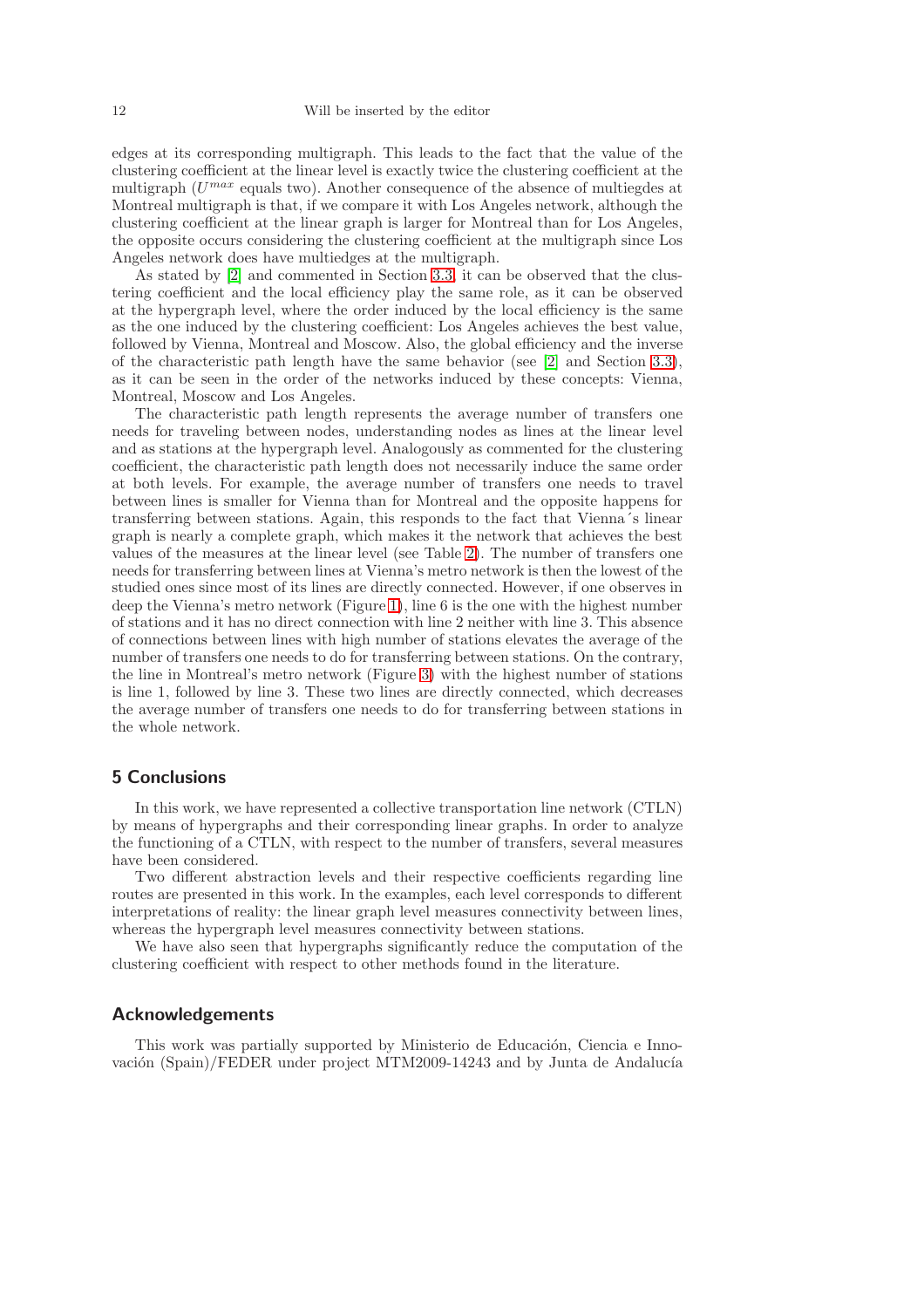(Spain)/FEDER under excellence proyects P09-TEP-5022 and FQM-5849. Special thanks are due to two anonymous referees for their valuable comments and advice.

# <span id="page-13-0"></span>**References**

- <span id="page-13-1"></span>1. Watts, D.J. and Strogatz, S.H., Nature 393, (1998) 440 6684
- <span id="page-13-2"></span>2. Latora, V. and Marchiori, M., Physical Review Letters 87, (2001) 198701 19
- <span id="page-13-3"></span>3. Latora, V. and Marchiori, M., Physica A 314, (2002) 109–113 1
- 4. Criado, R. and Hernández-Bermejo, B. and Romance, M., International Journal of Bifurcation and Chaos 17, (2007) 2289–2301 7
- <span id="page-13-4"></span>5. De-Los-Santos, A. and Laporte, G. and Mesa, J.A. and Perea, F., Transportation Research Part C: Emerging Technologies 20, (2012) 34-46
- <span id="page-13-5"></span>6. Barrena, E. and De-Los-Santos, A. and Mesa, J.A. and Perea,F., Technical proofs of paper "Analyzing Connectivity in Collective Transportation Line Networks by means of Hypergraphs" , (2012)
- <span id="page-13-7"></span><span id="page-13-6"></span>7. Berge, C., Graphs and Hypergraphs (Elsevier Science Ltd, 1985)
- <span id="page-13-8"></span>8. Berge, C., Hypergraphs: combinatorics of finite sets (North Holland)
- 9. Watts, D.J. , Small Worlds: The Dynamics of Networks between Order and Randomness (Princeton University Press, Princeton 1999) 262
- <span id="page-13-9"></span>10. Newman, M.E.J., Technical report, Santa Fe Institute, (2001)
- <span id="page-13-10"></span>11. Newman, M.E.J., Physical Review E 64, (2001) 016131 1
- <span id="page-13-11"></span>12. Newman, M.E.J., Physical Review E 64, (2001) 016132
- 13. Estrada, E. and Rodríguez-Velázquez, J.A., Physica A: Statistical Mechanics and its Applications 364, (2006) 581–594
- <span id="page-13-13"></span><span id="page-13-12"></span>14. Dechter, R., Constraint Processing (Morgan Kaufmann, 2003) 450
- 15. Sen, P. and Dasgupta, S. and Chatterjee, A. and Sreeram, P.A. and Mukherjee, G. and Manna, S.S., Physical Review E 67, (2003)
- <span id="page-13-14"></span>16. Crucitti, P. and Latora, V. and Marchiori, M. and Rapisarda, A., Physica A 320, (2002) 642-665 cond-mat/0205601
- <span id="page-13-15"></span>17. Latora, V. and Marchiori, M., Chaos Solitons Fract. 20, (2004) 69-75 1
- 18. Latora, V. and Marchiori, M., The European Physical Journal B 32, (2002) 249- 263 2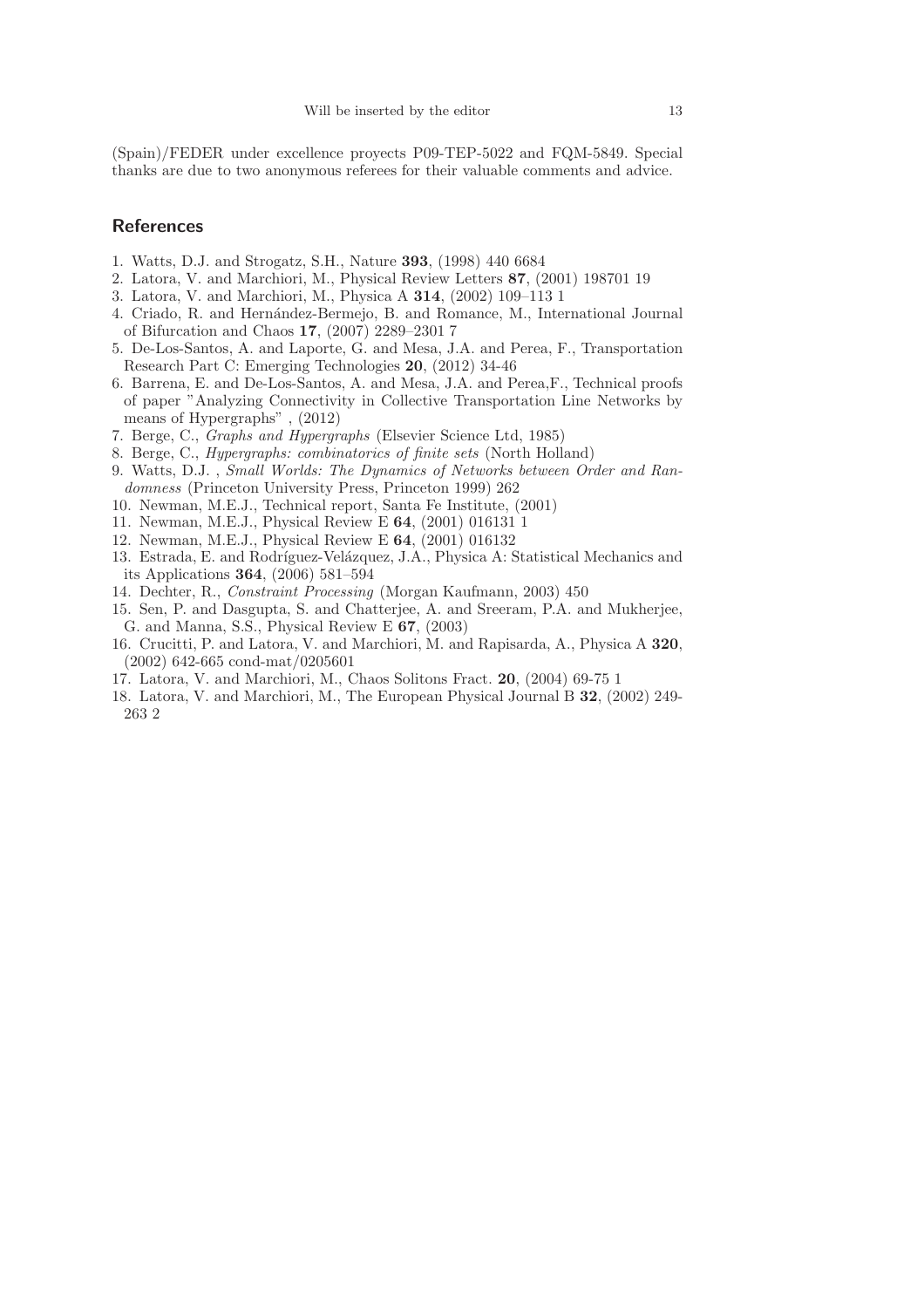<span id="page-14-0"></span>

Fig. 1: Vienna metro network. Top graph is the complete network, consisting of 88 stations, out of which 10 are transfer stations (9 double and 1 triple), and 5 lines in 2012. Source: Urban Rail 2012. Bottom graphs are, from left to right, the corresponding transit hypergraph, the linear graph, and the linear multigraph.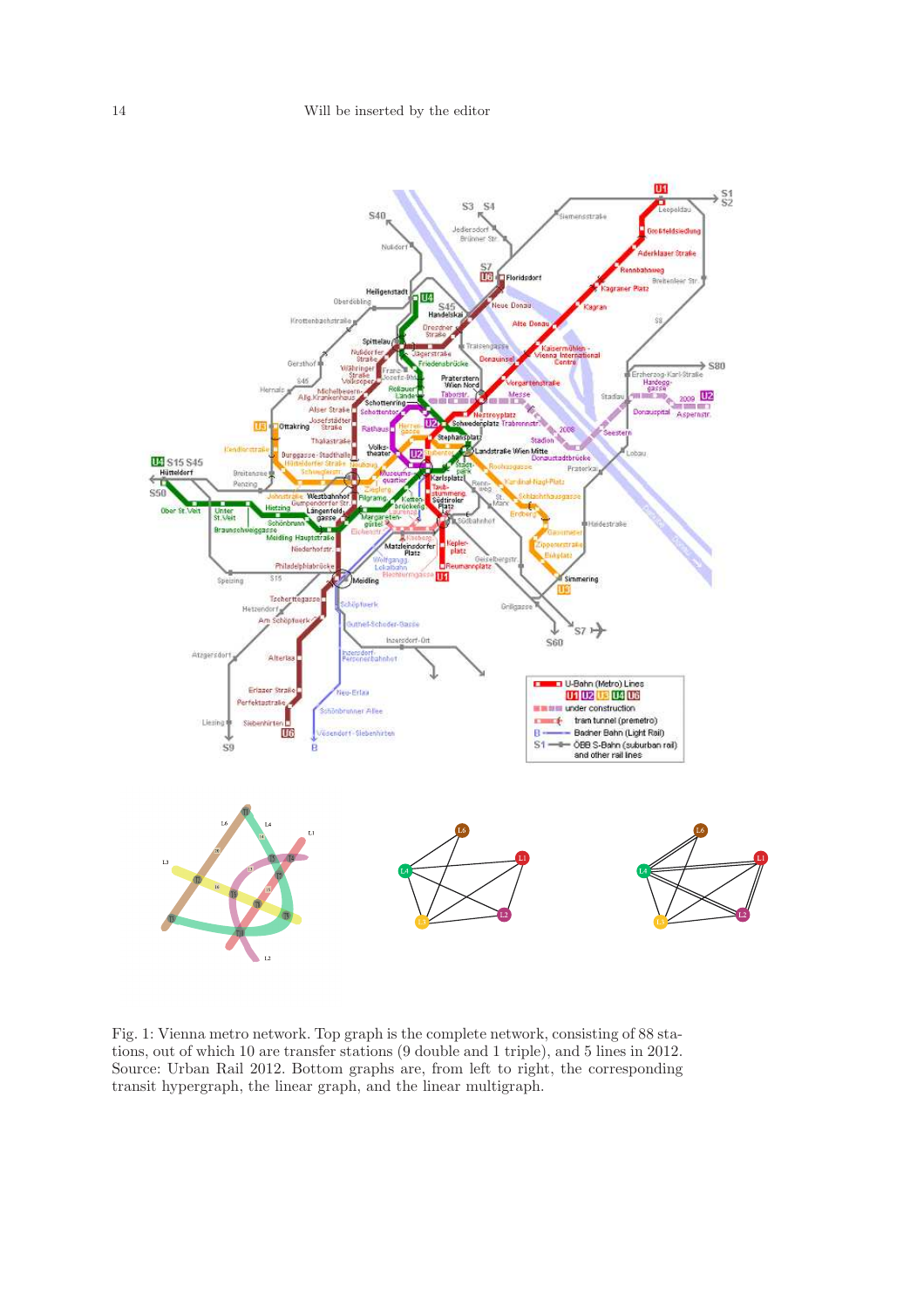<span id="page-15-0"></span>

Fig. 2: Los Angeles network, consisting of 5 lines, 71 stations out of which 4 are transfer stations (2 double and 2 triple), in 2004. Source: Urban Rail. The reader should note that the red line is considered as two different lines.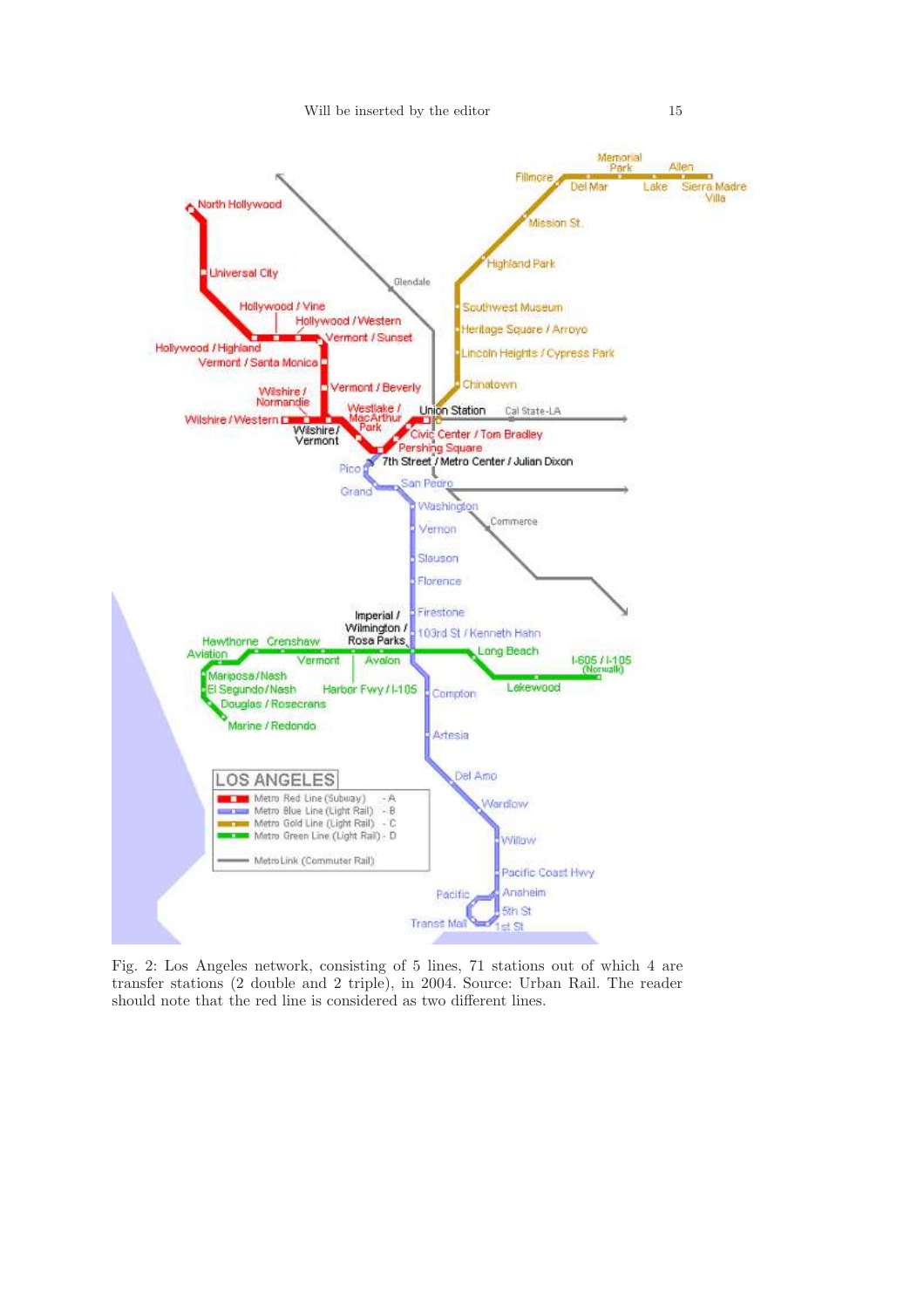16 Will be inserted by the editor

<span id="page-16-0"></span>

Fig. 3: Montreal network, consisting of 4 lines, 68 stations out of which 4 are transfer stations (3 double and 1 triple), in 2012. Source: Urban Rail